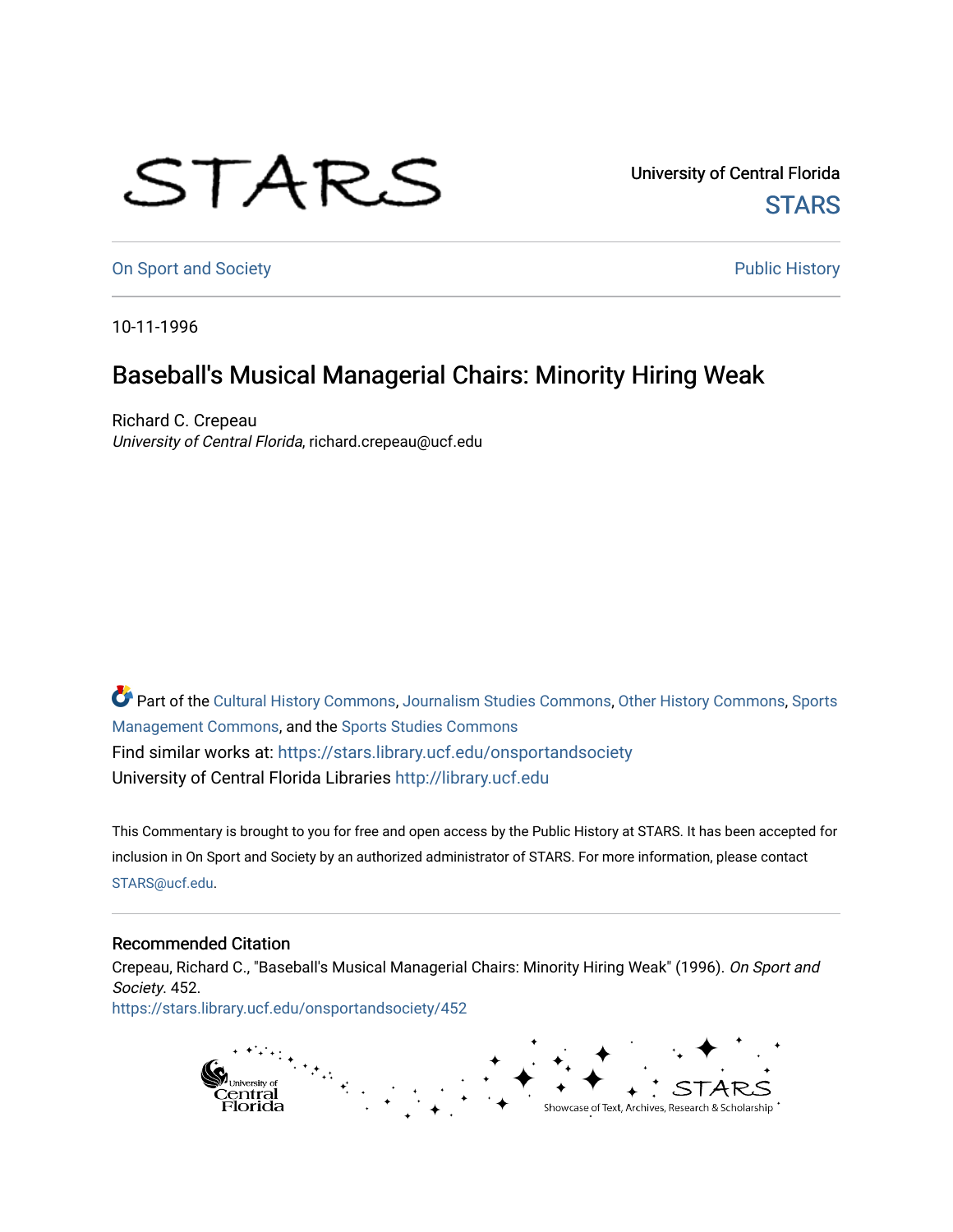## SPORT AND SOCIETY FOR ARETE October 11, 1996

Over the past few weeks I have noticed a familiar phenomenon in baseball which is reflective of sport generally. The annual purge of the managerial ranks in baseball has begun after a relatively quiet regular season. The most spectacular of the regular season firings was that of Tommy LaSorda in Los Angeles although it was thinly disguised as a resignation for health reasons. Bill Russell was named interim manager and after some doubts were raised the former shortstop had the interim removed yesterday.

Since season's end Jim Leyland has left the Pittsburgh Pirates and signed on with the Florida Marlins, who dumped Rene Lachemann during the season and replaced him with John Bowles. Gene Lamont has been hired to replace Leyland, while every franchise that had an opening and several that did not coveted the services of Leyland. Kevin Kennedy was fired in Boston, Jim Fregosi in Philadelphia, and in Houston Terry "we hardly knew 'ya" Collins was replaced with Astro broadcaster and former pitcher Larry Dierker. What all these people have in common is the color of their skin.

I found it curious that there has been almost no mention of such things as affirmative action or the need for more Black and Latin managers. Instead for the most part there has been a list of usual suspects named for each opening, or a short-list of newcomers all of whom seemed to be white guys well placed within the organizational and managerial networks. The only exception was Hal McCrae, whose name surfaced this past week as a possible candidate for the Phillies' job.

A couple of years ago the most prominent African American mentioned as the next black manager was former Yankee and Brave Chris Chambliss who worked his way up the Braves farm system earning an excellent reputation in the process. I have not seen his name in connection with any of the recent openings. It seems to be very much business as usual.

This may be surprising to those who remember the Al Campanis-Nightline incident. To celebrate the 40th anniversary of Jackie Robinson's breaking of the color line in baseball(and in a few short months we will celebrate the 50th anniversary) Al Campanis, a member of the Dodger front office and former teammate of Robinson, was invited onto national television on the eve of the opening of the baseball season. In a stunning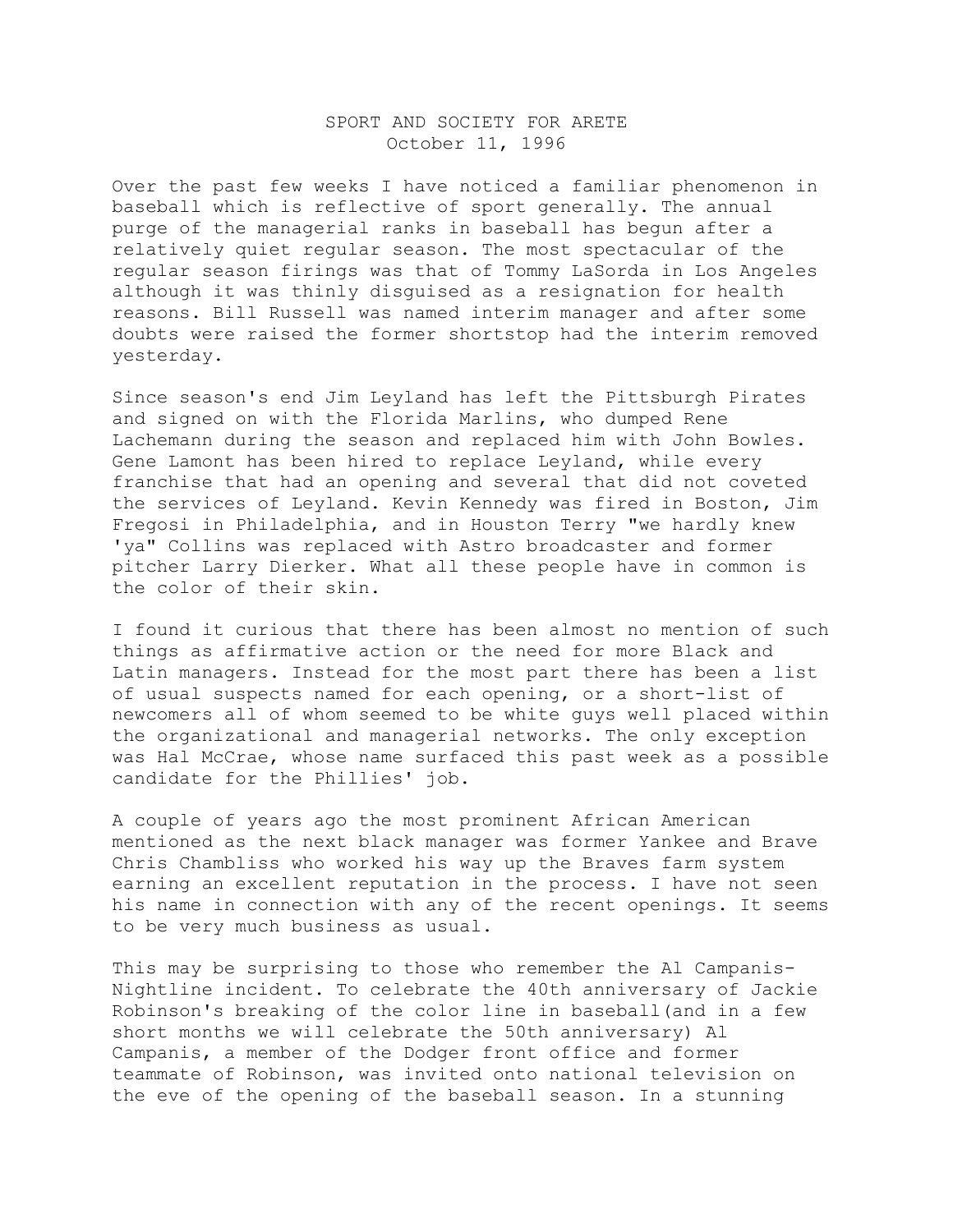interview with Ted Koppell Campanis talked about the lack of blacks in managerial and front-office positions in very embarrassing terms. The baseball world and sportsworld were stunned by his comments and the Dodgers fired him the next day.

Baseball Commissioner Peter Ueberroth used the embarrassment of the incident to prod baseball owners into hiring minorities, and he hired University of California sociologist Harry Edwards to serve as a special consultant to promote minority hiring in baseball. Indeed the spotlight remained bright through the next few years whenever an opening occurred in managerial and frontoffice ranks, and some progress was made.

Over and over again the hiring practices of all major sports franchises were examined, the all-white nature of the hiring networks was analyzed, and Edwards spoke of the need to develop alternative networks and did, in fact, put some of these in place. Since that time Edwards has gone on to be hired by the San Francisco 49ers and others as a consultant on racial issues. In fact the job opportunities for Edwards seem to have increased much more rapidly than they have for other African Americans in sport.

Each year since the Campanis incident the Center for the Study of Sport and Society at Northeastern University has tracked progress in all sports. Each year it has issued a report card for the major sports. At the top management levels in baseball little progress has been made in the past few years and in fact there has been some slippage. Although there was an overall increase in minorities in league offices, there has been a decrease among department heads, as well as coaches and vicepresidents. The Major League Baseball Players Association which was graded the lowest of all such player groups in 1995, declined to report in 1996.

It is clear that baseball has the poorest record of the three majors in nearly all areas of minority hiring. The basic policy of "round up the usual suspects" when management openings occur seems to permeate the entire sport. As we approach the 50th Anniversary of Jackie Robinson's dramatic breaking of tradition, the voices of the African American community remain muted in the positions of leadership in baseball as well as the other major sports in which they dominate the arena and the playing field.

There seems to have been a return of indifference to these issues in sport as American society generally has turned against